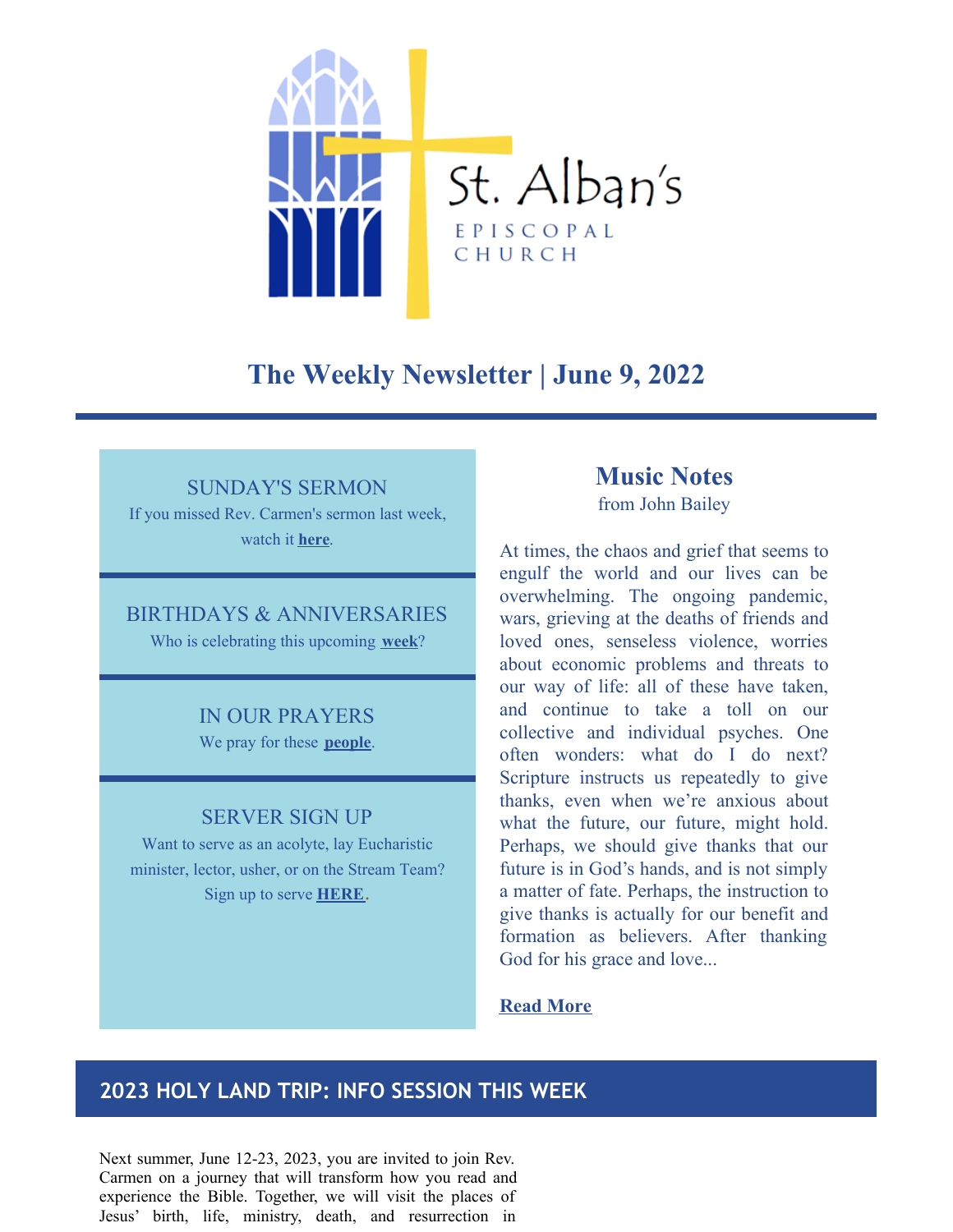Israel/Palestine. We will explore ancient holy places, vibrant markets, and modern museums. We will stay in comfortable air-conditioned guest rooms with private baths and eat delicious local cuisine at St. George's Guest House on the beautiful grounds of the Anglican Cathedral in Jerusalem. We will pray, play, and learn together. We will travel with experienced local Christian guides who have led pilgrim groups from the Episcopal Church through the Holy Land for more than 20 years. The base cost is approximately \$2,800



per person (double occupancy) plus airfare and travel/medical insurance. A post-pilgrimage excursion to Jordan is also an option. Please email **[carmen@saintalbansdavidson.org](mailto:carmen@saintalbansdavidson.org)** by June 30 to sign up. **Rev. Carmen will** hold a brief info session after the 10:30 service this Sunday, June 12 for those who want to learn more.

## **NURSERY HELP NEEDED!**



We've had lots of little ones in the 10:30 a.m. nursery recently and are hoping to continue over the summer months. Currently we have one college student working in the nursery and we are looking for a second nursery attendant. Please contact **[Courtney](mailto:courtney@saintalbansdavidson.org)** if you have a college student home over the summer that would be interested in working in the nursery from 10am-12pm Sundays, or know of any others interested.

## **JUNE 12, 3:00 PM: CELEBRATION OF LIFE FOR NORM REID**

All are welcome to attend a Celebration of Life for parishioner, Norm Reid. The service will be held at St. Alban's on Sunday, June 12 at 3:00 p.m. with a reception following in the narthex (lobby). Read Norm's obituary **[here](https://www.legacy.com/us/obituaries/name/norman-reid-obituary?id=35062858)**.

## **JUNE 12, 6:00 PM: CONCERT ON THE GREEN**

The Ministry of Fun invites everyone to meet up at the Town of Davidson Concert on the Green on Sunday, June 12. The music starts at 6:00 p.m. but we suggest you come early to claim a spot for your camping chairs! Look for the St Alban's tent on the Davidson Green, along Main Street. There will be a table for any refreshments you would like to bring and share. Enjoy some free beach music from Band of Oz!



## **CAN WE REACH 100 PLEDGES THIS WEEK?**



We are so grateful for the 91 St. Alban's households who have already made their three-year pledge toward our Grow, Gather, Serve Campaign to build a Parish Hall and kitchen! We hope to hear from all our active members soon, to help us reach, and possibly even exceed, our goal. To read more about the project or to make your pledge using our online pledge form, click **[HERE](https://r20.rs6.net/tn.jsp?f=001CksUPFhJ4MMYYoCie3UPURVH7IGJhzaoUpmM3C-UQh2e9V7AaMa8YEqe7L89dSTn4JPUOc3Hc2UzXHTQlrA620-_R84tTbqiihiPRaio66_mR3gKR50AnKCrzkQ3WveXx9frX0LL5xvNaiyk5lOGzW_52RyLfPLCatodXx4u6pwvzAko9wTMONO0aNrbPYu1&c=MqC0XmAQ7POrPZ4zYIjmIABGgXNxSefa253rTwqodotny58cQhUA3Q==&ch=hmSulas4mJgruycep1GKqvQ_lQSAVNx0vQ4LXUmEYyyECg8qmiYglQ==)**. You can also fill out a paper pledge form and mail it to the church or put it in the offering plate on Sundays between now and June 22.

**JUNE 16: MOMS CONNECT**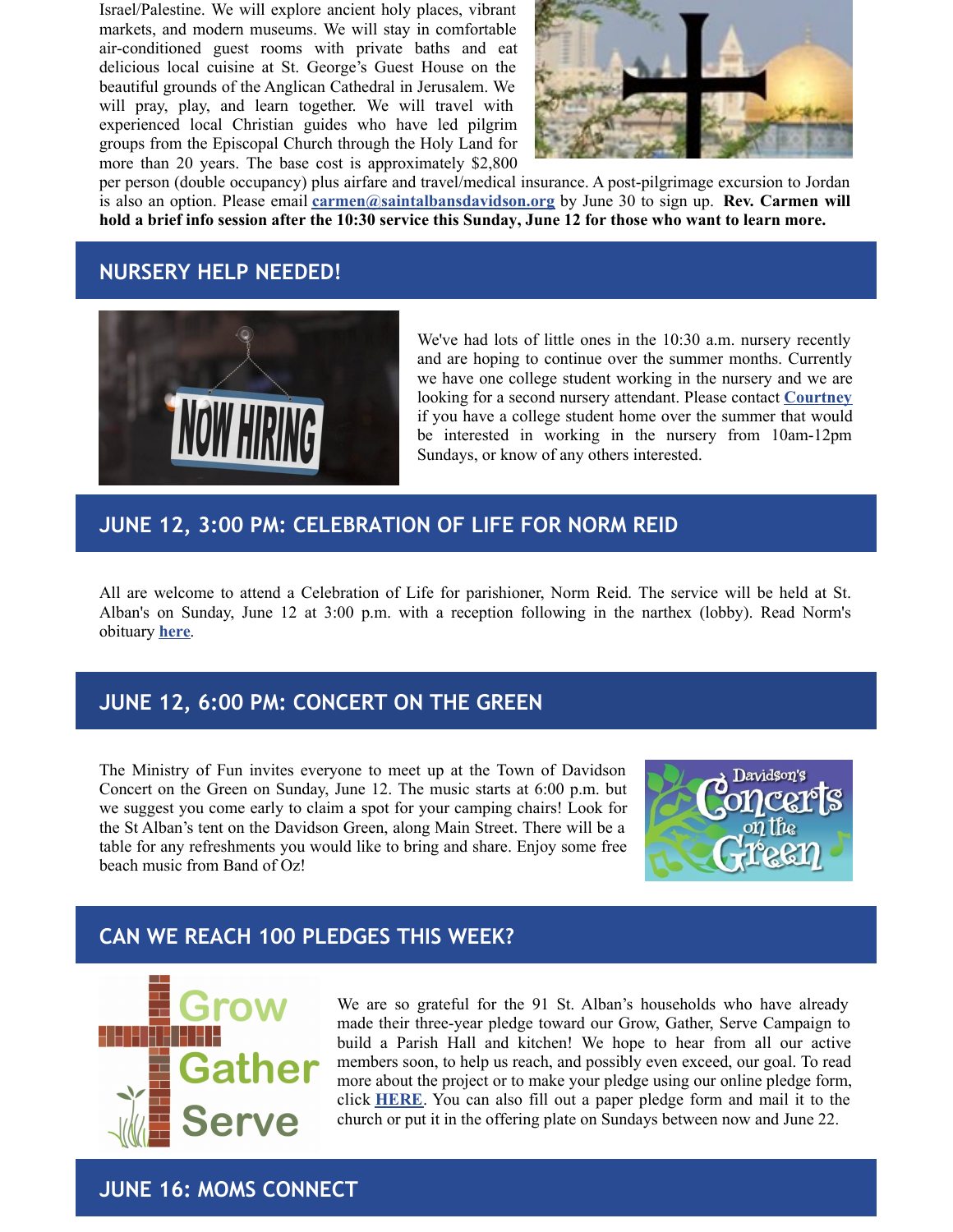Moms Connect is a group of women from St. Alban's Church and/or Preschool who are seeking connection in different phases of motherhood. We meet regularly for fun, reflection, mutual support, and prayer, usually on the third Thursday of the month you are invited! The next gathering of Moms Connect will be Thursday, June 16 at 7:00 p.m. at St. Alban's, outside at the picnic tables out front if weather permits. We hope you will join us!



## **JUNE 26: SAVE THE DATE FOR OUR PARISH PICNIC**



The Ministry of Fun has planned a picnic on June 26. Together we will gather outside after the 10:30 service to celebrate the Feast Day of Alban, our patron saint. Mark your calendar and stay tuned for details!

# **JUNE 26: MUSIC @ ST. ALBAN'S CONCERT**

At 3:00 p.m. on Sunday, June 26, Music at St. Alban's (M@SA) will conclude its season with a performance by Robin Bullock, generally considered one of the preeminent acoustic masters of our time. He has been hailed as the "Celtic guitar god" who delights audiences with programs featuring Celtic and classical music for mandolin and guitar. With virtuosity he blends melodies of the Celtic lands, their American descendants, and masterworks of the Renaissance and Baroque eras into a persuasive musical vision. The concert will be preceded at 2:00 p.m. by an interview with the artist under the aegis of DavidsonLearns and followed by a meet-the-artist reception.



The concert will be available via live streaming. For information about that option and

latest COVID protocols, visit M@SA's **[website](http://www.musicatstalbansdavidson.org)**. This event is made possible, in part, with funding from the ASC and support from WDAV. M@SA is a 501[c]3 non-profit organization.

# **RESERVATIONS FOR LA ESCUELITA FIESTA FUNDRAISER DUE BY JUNE 11!**

You are invited to a Fiesta Fundraiser for La Escuelita Bilingual Preschool on Sunday, June 26th from 5 to 7 PM at Ositos in Cornelius. \$50 per person. Proceeds will establish the Patrick Braxton-Andrew Scholarship Fund for La Escuelita Bilingual Preschool, Davidson. Please reserve and pay through venmo @lebp-dav; show "Fiesta Fundraiser" on the Comments line, or by check payable to LEBP Davidson, c/o Ginger Knudson, 21817 Chapel Way, Cornelius 28031. Reservations are limited and due by June 11.



### **Menu**

Fusion tacos (choice of 2): Sweet Thai chili-fried shrimp, avocado, carrots, green onions Smoked chicken, herbed slaw, Carolina barbecue sauce Grilled jerk pork tenderloin, habanero slaw, plantains, pineapple crema

Fried Chicken Enchilada Beans and Rice, Chips-Salsa-Queso Bar, Dessert Beer and Wine available for purchase (\$5)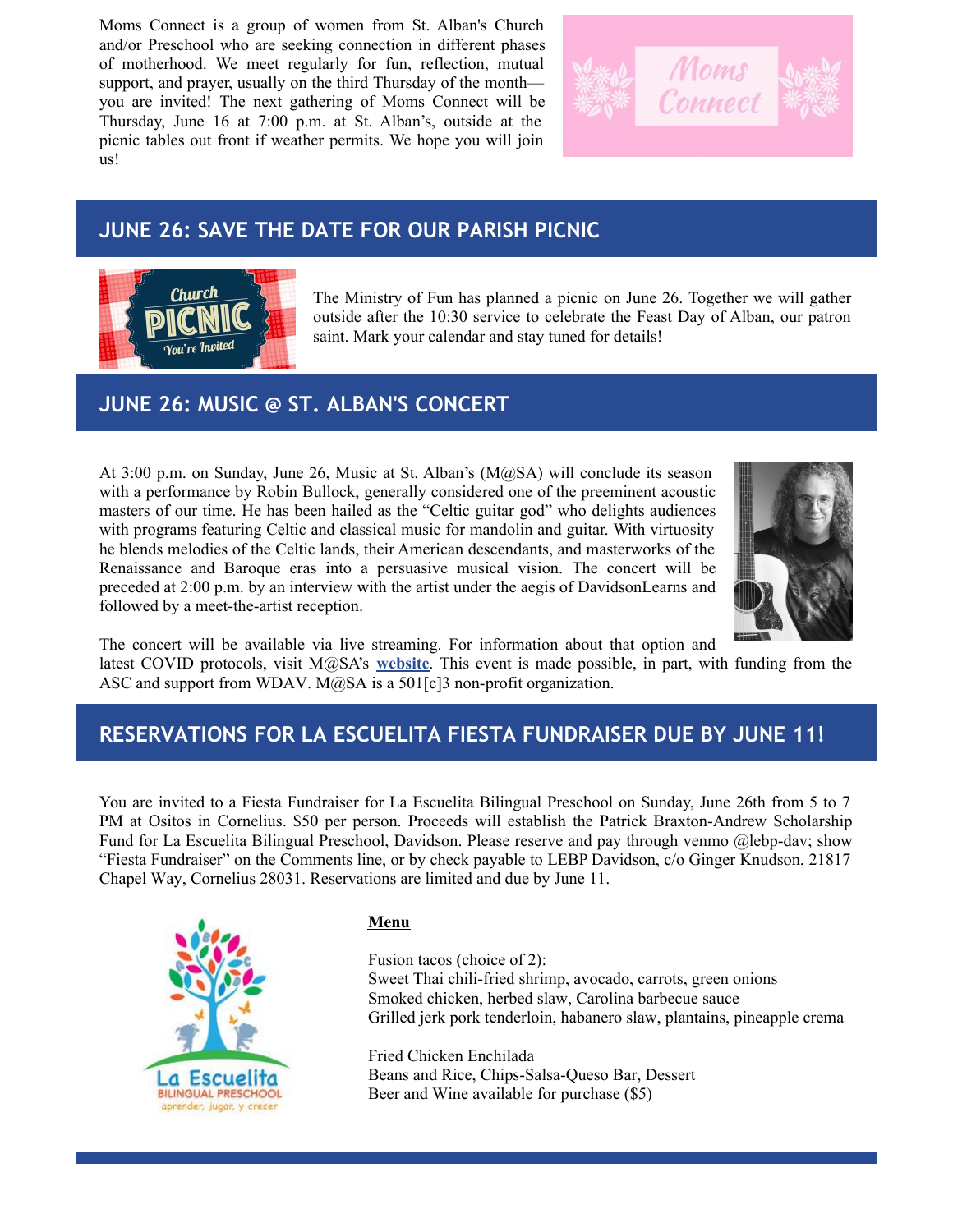

## **CHILDREN'S MINISTRY**

**CHILDREN'S CHAPEL** – Although Sunday School has ended for the summer, we are offering Children's Chapel for all ages weekly during the 10:30 service. Children will begin worship with their families. Then they will be invited to gather around the deacon for the Gospel reading. After hearing the Gospel up close, they will process out for a time of age-appropriate music, prayers, and a short lesson during the Sermon. Typically, they will return to the nave during the Passing of the Peace so families can be together for Holy Communion. We look forward to offering this beneficial learning over the summer for our children. We hope to see many of you in Children's Chapel over the summer!

**NURSERY** – We offer nursery for the 10:30 service. If any additional adults are available to help, please contact Courtney.

**VBS SAVE THE DATES** – VBS will be held this year Monday, Aug. 1st – Thursday, August 4th from 9- 11am, ages 4 – 5th grade. Registration NOW OPEN **[HERE](https://docs.google.com/forms/d/e/1FAIpQLSe07b4Wd9hWCwyk4CM5P8UrAMNW0Kk70LSDM9FDVDJLFY3HtA/viewform?vc=0&c=0&w=1&flr=0)**!

## **MIDDLE & HIGH SCHOOL YOUTH MINISTRY**

**SUNDAY SCHOOL –** Although Sunday School has ended for the summer, we hope to see many of you in a service over the summer. We will also be needing youth help with VBS from Aug.  $1^{st} - 4^{th}$  from 9-11am. Please contact **[Courtney](mailto:courtney@saintalbansdavidson.org)** with interest.

**YOUTH GROUP CALENDAR –** Our June event plan will be at the Carrigan Quarry on Sat., June 25 planned for 3:45pm-Sunset, please contact **[Courtney](mailto:courtney@saintalbansdavidson.org)** with interest soon, we have to make a reservation. Youth Group will have one event per month over the summer and then will Kick Off again for the Fall on Sunday, Sept. 11. The Summer and Fall schedule can be found **[here](https://files.constantcontact.com/17e9d018201/2a637353-31b9-4d4b-b453-5a9e1dc4f30c.docx?rdr=true)**.

**ACOLYTES** – Some of our youth currently serve as acolytes and we would love to have more youth (5  $\text{th}$  grade and up) get involved in this wonderful ministry. Please contact **[Courtney](mailto:courtney@saintalbansdavidson.org)** with interest. This amazing volunteer ministry is also service hours eligible.

**YOUTH CONFIRMATION** – We are thrilled to announce that we plan to have an in-person Confirmation course in the fall for youth who are in 9th grade or older! It will coincide with the beginning of the new school year, probably beginning on the last week of August. We will meet weekly on a weekday evening for 6-8 weeks. Those youth who participate in the course, and then decide they are ready, will be confirmed by Bishop Rodman during his scheduled visit to Saint Alban's on October 23rd. Further details about the course and the meeting schedule will be forthcoming. Questions may be directed to **[Courtney](mailto:courtney@saintalbansdavidson.org) Fossett** or **Rev. [Kevin](mailto:kevin@saintalbansdavidson.org)**.

**REMIND app!** Parents and Youth, please sign up by going to this link or **text @stalbansyo to 81010.** Event reminders and last minute changes in venue make this app essential for communication to our group!